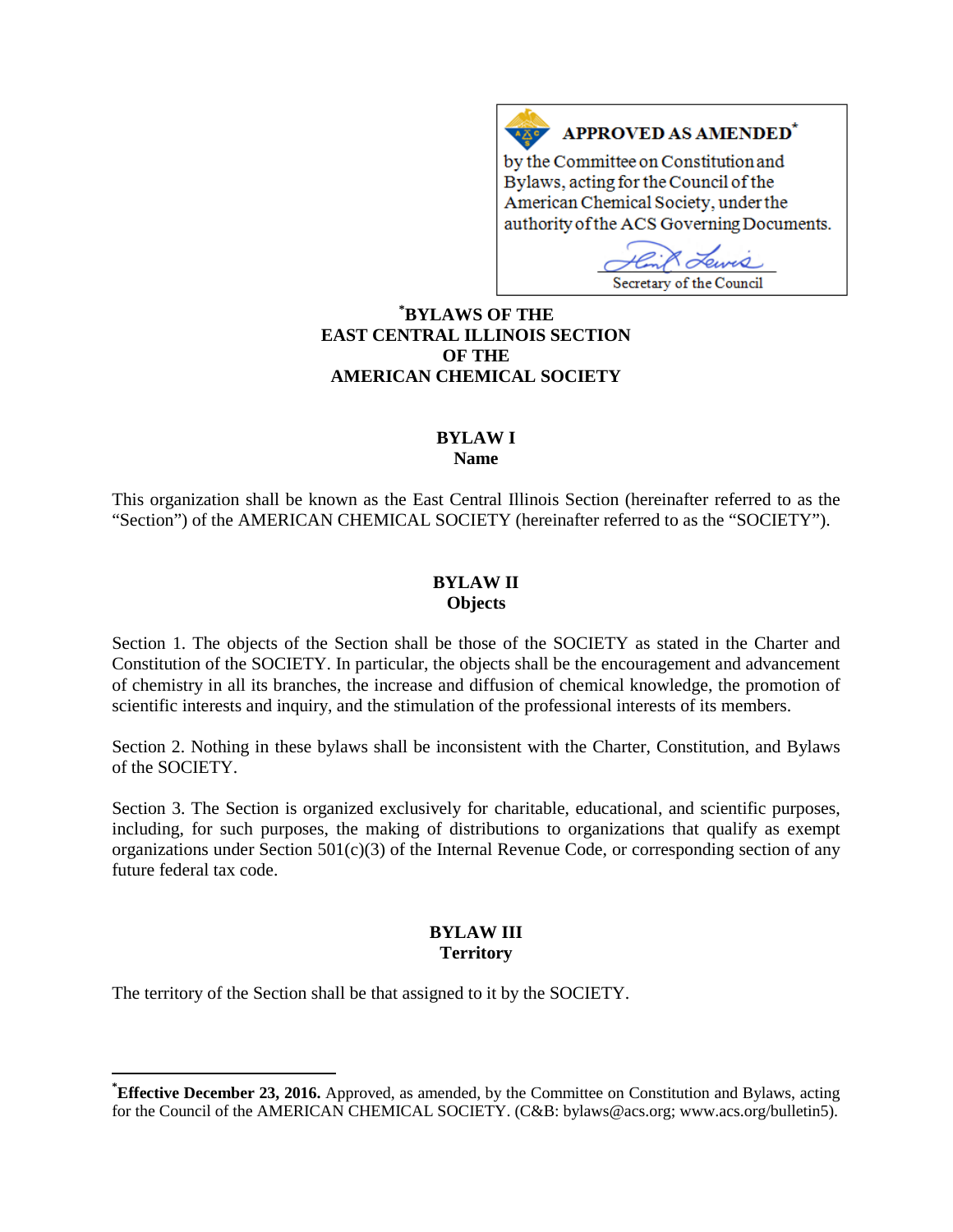# **BYLAW IV Members and Affiliates**

Section 1. The rolls of the Section shall include those MEMBERS and STUDENT MEMBERS (hereinafter collectively referred to as "members") and Society Affiliates of the SOCIETY residing within the territory of the Section provided that any exceptions to this rule shall be made in conformity with the Constitution and Bylaws of the SOCIETY.

Section 2. STUDENT MEMBERS shall be entitled to all privileges of membership except that of holding an elective position of the SOCIETY. STUDENT MEMBERS may not serve as Councilors, Alternate Councilors, or Temporary Substitute Councilors, but they may be appointed as committee chairs.

Section 3. The Section may have Local Section Affiliates as authorized in the Constitution and Bylaws of the SOCIETY. Local Section Affiliates shall retain affiliate status only so long as payment is made of Local Section Affiliate dues of not less than two dollars (\$2.00) per annum. A Local Section Affiliate shall have all the privileges of membership in the Section except for (1) holding an elective position, (2) voting on Articles of Incorporation and bylaws, or (3) voting for Councilor(s) or Alternate Councilor(s). Further, and only if permitted by the SOCIETY's Bylaws, a Local Section Affiliate (1) may vote for an elective position but not for the Councilor(s) or Alternate Councilor(s), (2) may be appointed as a committee chair, and (3) may not serve as a voting member of the Executive Committee.

Section 4. Society Affiliates may be assessed dues in the amount specified by the Executive Committee. Society Affiliates may not (1) hold elective positions, (2) vote on Articles of Incorporation and bylaws of the Section, (3) vote for the Councilor(s) or Alternate Councilor(s) of the Section, or (4) serve as a voting member of its Executive Committee or equivalent policy-making body, (5) but they may be appointed as committee chairs. Further, and only if permitted by the SOCIETY's Bylaws, Society Affiliates may vote for an elective position of the Section but not for the Councilor(s) or Alternate Councilor(s).

Section 5. Members and affiliates shall have such rights and privileges as are accorded them by the Constitution and Bylaws of the SOCIETY and these bylaws.

## **BYLAW V Officers, Executive Committee, and Councilors**

Section 1. The officers of the Section shall be MEMBERS of the SOCIETY and the Section and shall consist of the Chair, Chair-Elect, Secretary, and Treasurer. The Secretary and Treasurer positions may be held by the same person.

Section 2. The Executive Committee shall be the governing body of the Section and as such shall have full power to conduct, manage, and direct the business and affairs of the Section in accordance with the Constitution and Bylaws of the SOCIETY and these bylaws. The Executive Committee shall consist of the officers of the Section, the Immediate Past Chair, the Councilors, and Alternate Councilors, and as non-voting members, four Members-at-Large and the chairs of the standing committees.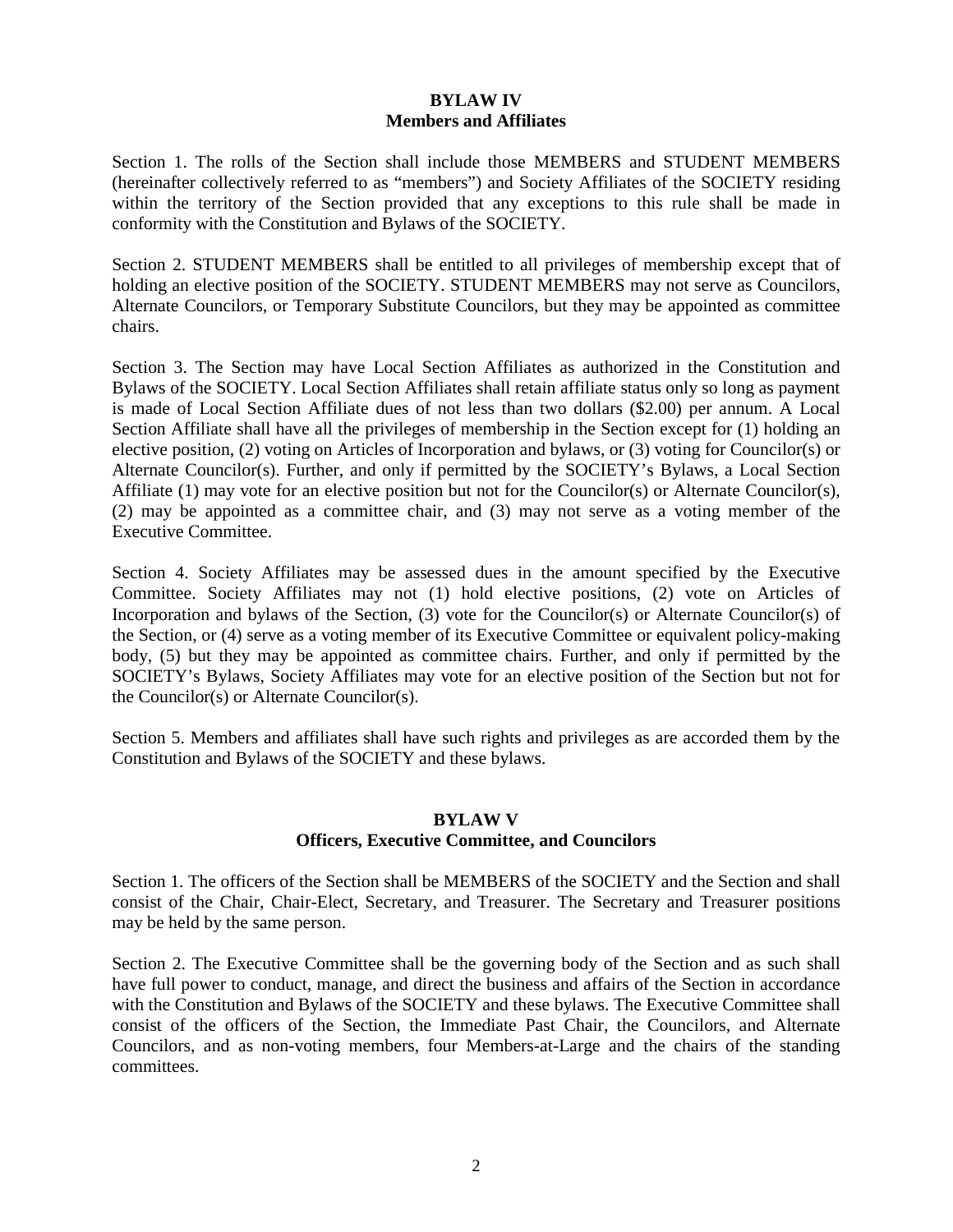Members-at-Large shall be MEMBERS of the Section and shall be appointed by majority vote of the Executive Committee. Members-at-Large shall serve for a term of one year beginning on January 1. Reelection is permissible.

Section 3. Elected officers of the Section shall serve for a term of one year beginning on January 1 or until their successors are elected. At the end of the Chair-Elect's term of office, the Chair-Elect shall succeed to the office of Chair. Councilors and Alternate Councilors shall be elected by a ballot of those eligible to vote. With the exception of the Chair and Chair-Elect, the incumbent of any position is eligible for reelection.

Section 4. The duties of the officers shall be such as usually pertain to their offices, together with those required by these bylaws and by the Constitution and Bylaws of the SOCIETY, and such other duties as may be assigned to them from time to time by the Executive Committee.

- a. The duties of the Chair shall be to preside at meetings of the Executive Committee, to carry into effect the decisions and recommendations of that Committee, to preside at meetings of the Section to conduct governance business, to appoint, with the approval of the Executive Committee, all committee chairs and committee members except as stated elsewhere in these bylaws, and to carry out the duties required by the Constitution and Bylaws of the SOCIETY.
- b. The duties of the Chair-Elect shall be to assist the Chair with the direction and management of the Section. In the absence of the Chair, the duties of the office shall devolve upon the Chair-Elect.
- c. The duties of the Secretary shall be to keep a record of the minutes of the meetings of the Section and of the Executive Committee, to maintain a list of members and affiliates, to send to members and affiliates such notices as the business of the Section may require, to submit a report to the Section at its annual meeting, and to carry out the duties required by the Constitution and Bylaws of the SOCIETY and elsewhere in these bylaws. The Secretary shall preside over meetings in the absence of both the Chair and Chair-Elect.
- d. The Treasurer shall have charge of the funds of the Section, keep an accurate record of all receipts and disbursements, receive dues, and make those disbursements approved by the Executive Committee. The Treasurer shall render an account of all transactions and of the financial condition of the Section to the Executive Committee at times set by the Committee, and shall submit such reports as are required by the Constitution and Bylaws of the SOCIETY.

## Section 5. Vacancies

- a. In the event of a vacancy in the office of Chair, the Chair-Elect shall assume the duties of Chair for the remainder of the term. In such case, the Chair-Elect moving into the position of Chair shall also hold that position during the normal term as Chair as part of the leadership transition.
- b. All other vacancies, except for Councilors and Alternate Councilors, shall be filled by majority vote of the Executive Committee through interim appointment for the period up to the next annual election. At that time, the procedures for election as outlined in the bylaws of the Section shall be followed.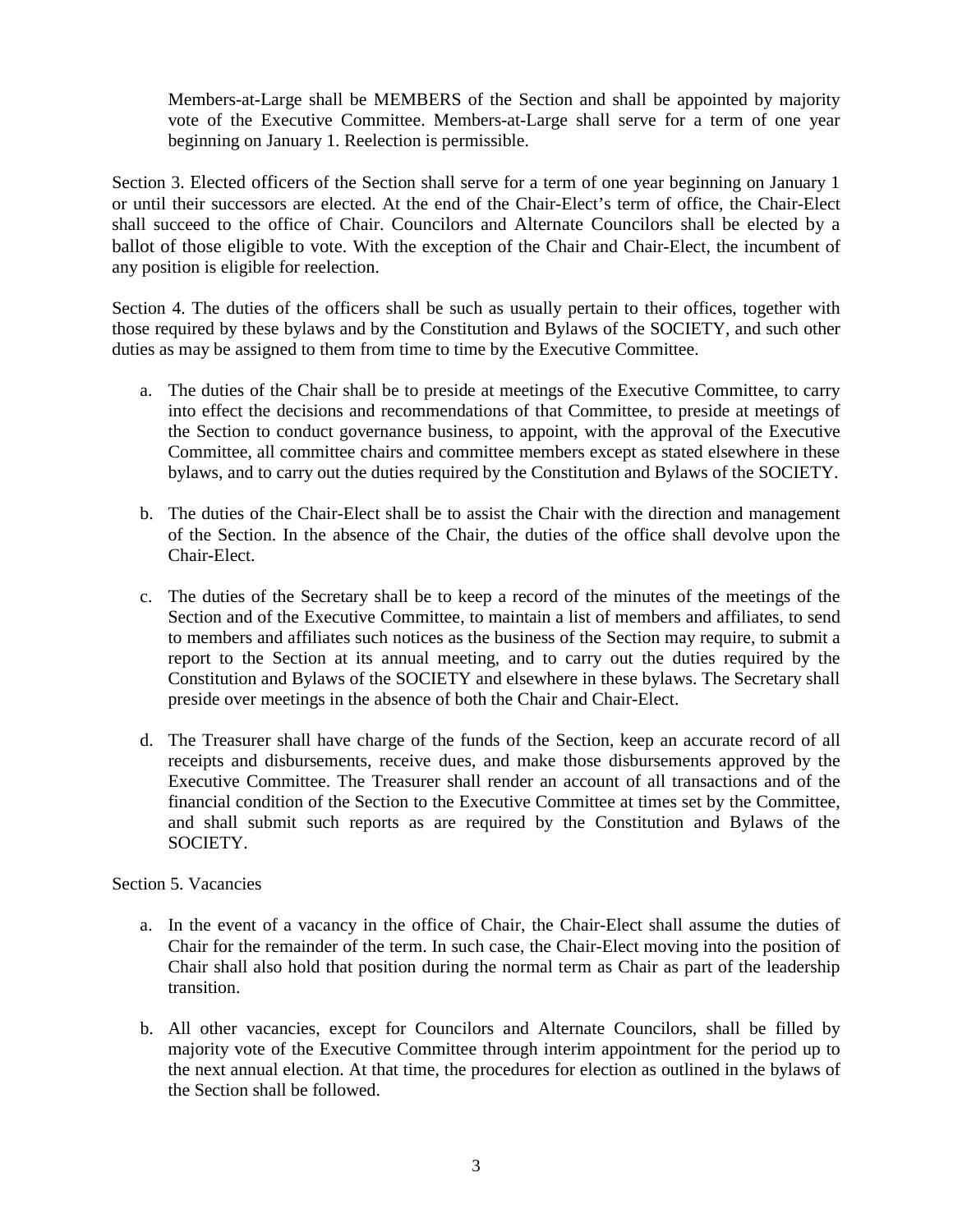c. An interim appointee to the vacated office of Chair-Elect shall not automatically succeed to the office of Chair. At the next election, both a Chair and a Chair-Elect shall be elected.

Section 6. Councilors, Alternate Councilors, and Temporary Substitute Councilors

- a. The Section shall have Councilors and Alternate Councilors as provided in the Constitution and Bylaws of the SOCIETY. The Section's Councilors and Alternate Councilors shall carry out those duties assigned to them by the Constitution and Bylaws of the SOCIETY. In particular, the Councilors (or Alternate Councilors or Temporary Substitute Councilor if so designated to serve in place of the Councilor for a particular meeting), shall attend meetings of the Council of the SOCIETY and represent the Section at such meetings.
- b. Councilors and Alternate Councilors shall be elected by ballot from among the MEMBERS for three-year terms beginning January 1. Reelection is permissible. Councilors shall be elected in separate years, whenever possible, to provide for a rotation of terms in accordance with the Constitution of the SOCIETY. A partial term of one or two years shall be used whenever necessary to establish or to restore rotation of three-year terms provided that the Councilor and/or Alternate Councilor agree to the partial term before the election.
- c. In the event that a Councilor is unable to attend a specified meeting of the Council of the SOCIETY, the Chair of the Section shall appoint one of the Alternate Councilors to serve as Councilor at the specified meeting. Such appointment of an Alternate Councilor shall be for only one meeting.
- d. If every Councilor and Alternate Councilor of the Section will be absent from a Council meeting, thus leaving the Section without representation at such meeting, the Executive Committee may designate one MEMBER of the Section as a Temporary Substitute Councilor in accordance with the Bylaws of the SOCIETY.
- e. The Executive Committee shall designate one or more Councilors to be disqualified under the SOCIETY's Bylaw provisions for reallocation of Councilors among the Sections.
- f. Any vacancy in the position of Councilor or Alternate Councilor shall be filled for the remainder of the unexpired term at the time of the next annual election. The vacancy may be filled until the next annual election by appointment by the Executive Committee.

#### **BYLAW VI Manner of Election**

Section 1. The election of officers shall be conducted either by a ballot distributed to the members of the Section in accordance with the Bylaws of the SOCIETY or at a regular meeting of the Section provided there is a quorum present as described elsewhere in these bylaws. Further, and only if permitted by the SOCIETY's Bylaws and elsewhere in these bylaws, Local Section Affiliates and Society Affiliates may vote either by ballot or at a regular meeting of the Section for an elective position of the Section other than for Councilors and Alternate Councilors. Councilors and Alternate Councilors shall be elected by a ballot distributed to all members of the Section; affiliates may not vote for officers, Members-at-Large, Councilors, and Alternate Councilors.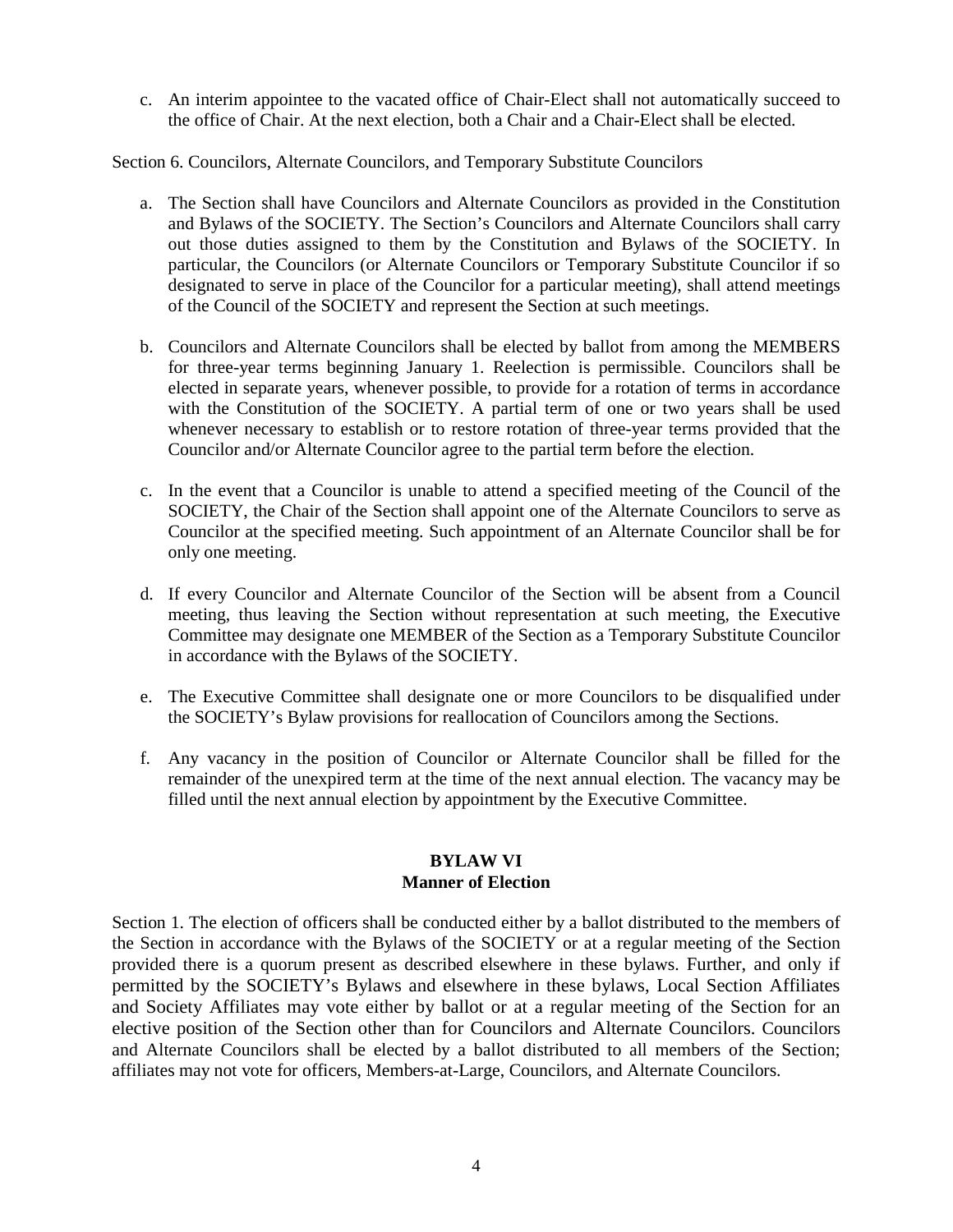Section 2. In September of each year, the Nomination Committee shall report to the membership its nominations for each office to be filled. Prior to October 15, any member of the Section may, in writing or from the floor at a meeting, nominate additional candidates for office, provided that the candidates are MEMBERS of the Section as required elsewhere in these bylaws, if the nomination is seconded by another member. Nominations so made shall be equally valid as those from the Nomination Committee. All candidates nominated shall have indicated willingness to serve if elected.

Section 3. When a ballot is used, the candidates for each office and for Councilor(s)/Alternate Councilor(s) shall be listed in an order to be selected by lot on a ballot to be distributed by November 1, only to eligible voters as noted above except that affiliates may not vote for Councilor(s)/Alternate Councilor(s). The ballot shall provide for a write-in candidate for each position to be filled. A paper ballot shall be provided to any member who requests it.

Section 4. The ballots shall be tabulated and validated not later than November 15. Except as noted below, the candidate for each position receiving the largest number of votes shall be declared elected. The Executive Committee may decide that for Councilor(s), the candidate(s) who receive the majority of votes shall be declared elected as Councilor(s); the candidate(s) who get the next largest number of votes shall be declared elected as Alternate Councilor(s). In case of a tie vote for any position, the Executive Committee, by ballot, shall elect from among the candidates who share the tie vote; the candidate receiving the largest number of votes shall be declared elected.

Section 5. The results shall be announced by the Section Chair as soon as possible after the election, and also published in the Section's newsletter and/or on the Section's website soon thereafter. The results shall be certified to the Executive Director of the SOCIETY not later than December 1.

Section 6. In accordance with the SOCIETY's Bylaws, balloting procedures should ensure fair balloting that is open to all eligible members, protection against fraudulent balloting, and the timely reporting and archiving of balloting results.

## **BYLAW VII Recall of Elected Officials**

Section 1. The elected officials of the Section (officers and elected Executive Committee members, except not Councilors and Alternate Councilors) are subject to recall for neglect of duties or conduct injurious to the SOCIETY. Recall procedures are not applicable to Councilors and Alternate Councilors. However, only if permitted by the SOCIETY's Bylaws, Councilors and Alternate Councilors may be removed from office for neglect of their duties, misconduct, conduct that tends to injure the SOCIETY or the unit they represent, conduct that tends to adversely affect the reputation of the SOCIETY, or conduct that is contrary to or destructive of the SOCIETY's objects, according to procedures promulgated by the Council Policy Committee and approved by the Council.

Section 2. The recall of an official shall be initiated when a signed petition, indicating in writing the specific charges and reasonable substantiating evidence, is submitted to the Chair from at least five members of the Section. In the event the Chair is the official in question, the Chair-Elect shall receive the petition and shall assume the duties of the Chair with respect to this issue until the issue is resolved.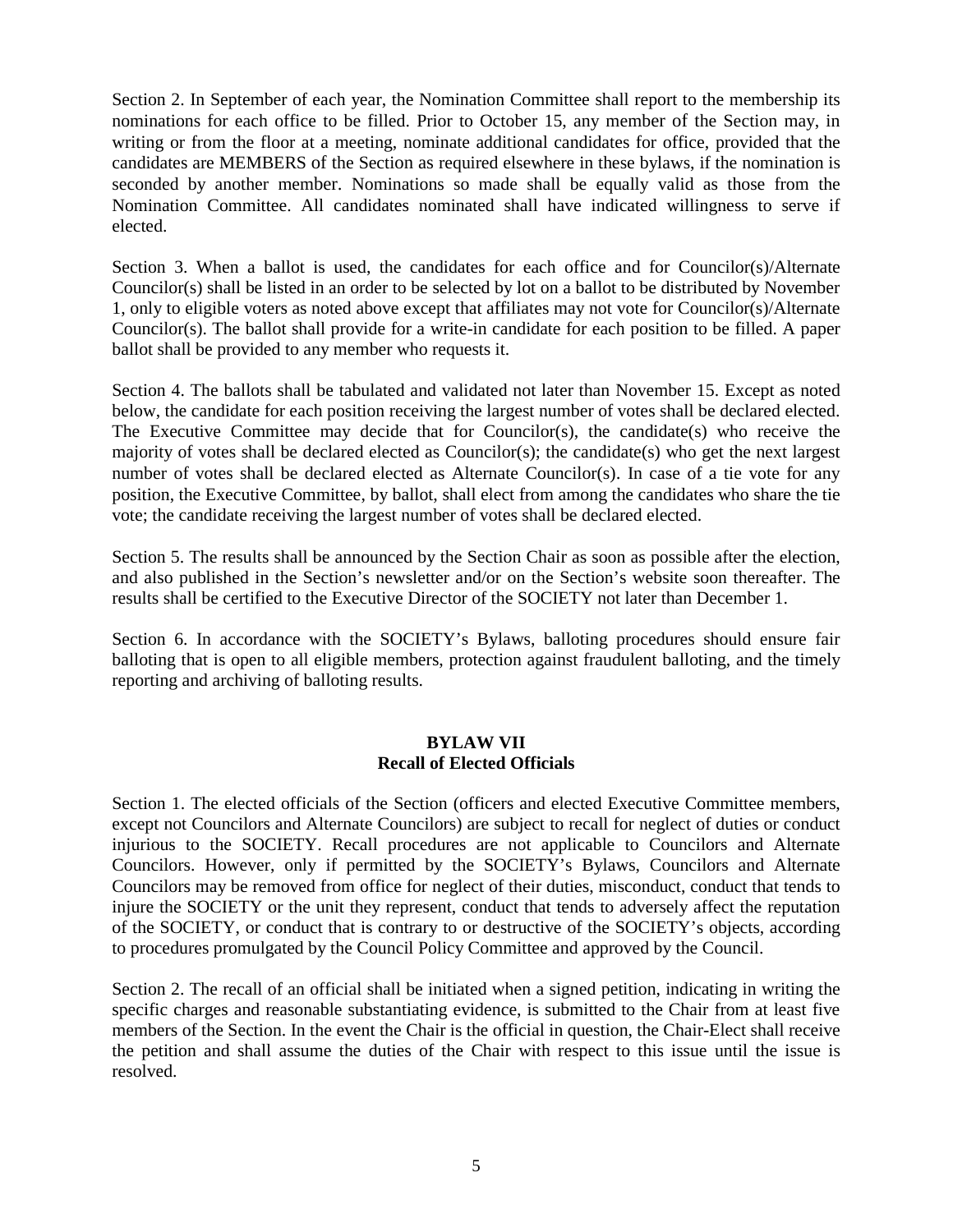Section 3. The Chair shall, without delay, determine that the petitioners are aware of the gravity of their actions and the procedures to be followed. The Chair shall seek an alternate resolution to the problem and a withdrawal of the petition at this time. In the absence of a resolution to the problem, the Chair shall notify the members of the Executive Committee and call a special meeting within thirty days.

- a. The Executive Committee shall promptly continue the recall process or dismiss the petition as ill-founded or find an alternate resolution to the problem. The Chair shall promptly inform the petitioners and the official of the decision of the Executive Committee. If no contact with the official can be made after a reasonable effort, the Executive Committee may remove the official in question with a two-thirds (2/3) vote of the remaining members.
- b. If the proceedings continue:
	- (1) The Chair shall assign the duties of the official to another qualified MEMBER of the Section until the issue is resolved.
	- (2) The official shall be offered an opportunity to answer the allegations in the petition before the Executive Committee. A certified letter shall be sent to the last known address on the official SOCIETY membership roll. Upon notification, the official shall have thirty days to make a written response to the allegations.
	- (3) The Executive Committee shall decide whether or not to proceed after studying the official's response. The Chair shall inform the official and the petitioners of the decision of the Executive Committee. If the Executive Committee decides that the proceedings shall continue, the official shall choose one of the following options:
		- (a) The official may resign.
		- (b) The official may request a recall vote. Section members shall be informed, through brief written statements prepared by the Executive Committee and the official, of the issues involved with the recall vote. Both statements shall be distributed to the members with the ballot. A paper ballot shall be provided to any member who requests it. At least two-thirds (2/3) of votes cast shall be required for the official to be removed from office. The membership shall be informed of the results of the recall vote.
		- (c) The official may request a hearing and a recall vote by the remaining members of the Executive Committee. At least two-thirds (2/3) vote of the remaining members of the Executive Committee shall be required to recall the official.
		- (d) The official may choose not to respond and thus forfeit the position.

Section 4. The vacancy provisions of these bylaws shall be used to fill a vacancy caused by a recall process. The Executive Director of the SOCIETY shall be informed of the recall and the filling of the vacancy.

#### **BYLAW VIII Committees**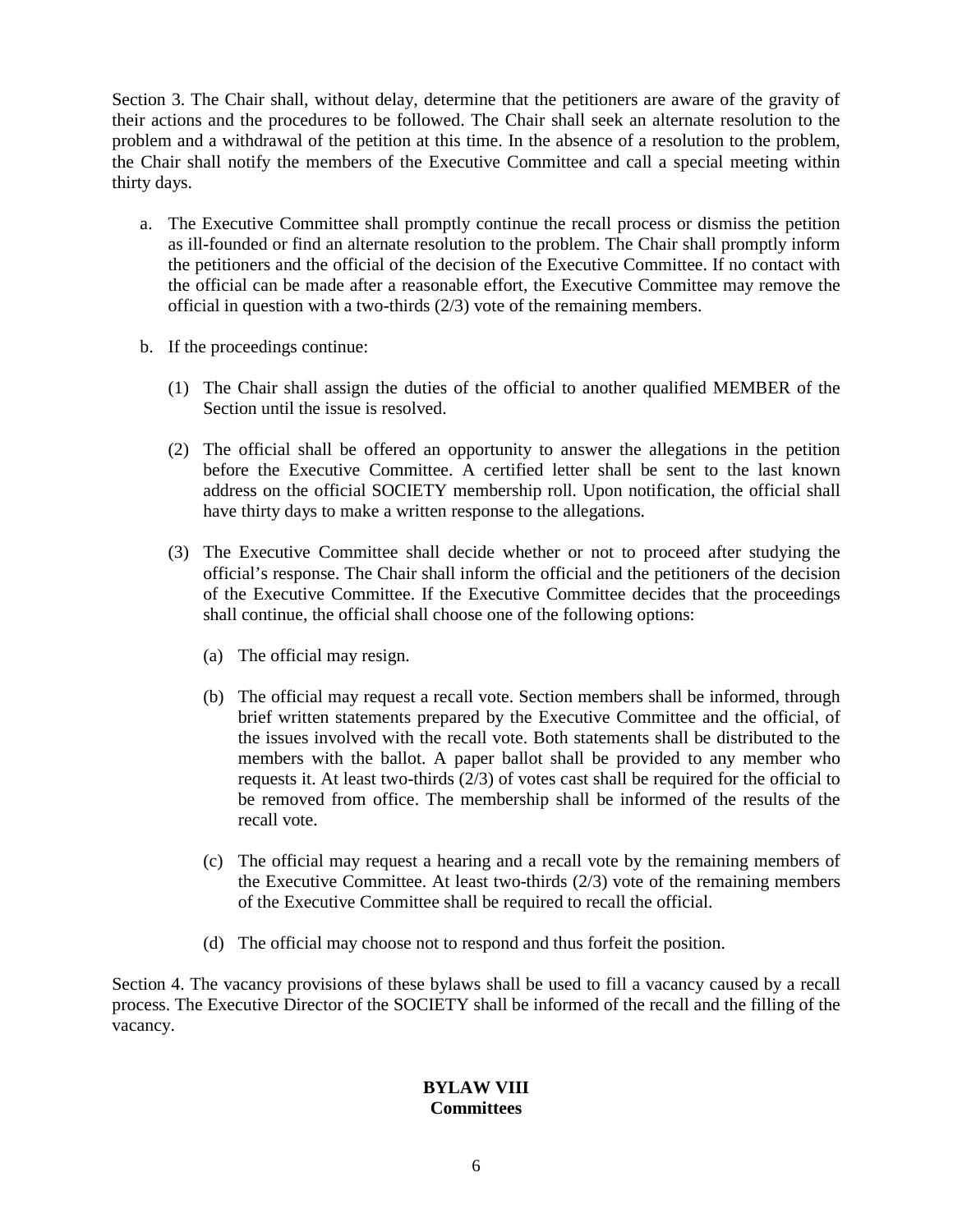Section 1. The Executive Committee shall establish committees as necessary for the proper operation of the Section. All committee members shall be members and/or affiliates of the SOCIETY and the **Section** 

Section 2. The Section shall have the following standing committee: Nomination.

# **BYLAW IX Meetings**

Section 1. The Executive Committee shall designate the times and places of the Section's meetings as it finds necessary or desirable for the proper functioning of the Section. The Section shall hold at least one meeting annually to conduct governance business; however, this requirement may be modified by the Executive Committee.

Section 2. The Executive Committee shall set the order of business for meetings of the Section to conduct governance business. The order of business may be suspended by a majority vote of the members present.

Section 3. The Section may hold special meetings to conduct governance business upon the written request of a majority of the Executive Committee or upon the written request of 25 members of the Section. To be valid, such request shall be received by the Secretary at least ten days before the date requested for the meeting and shall state the exact nature of the business to be transacted. No other business shall transpire at such meetings.

Section 4. Meetings of the Executive Committee and meetings of the Section to conduct governance business, with the approval of the Executive Committee, may be held by means of electronic communications technology that permits those in attendance to read or hear the proceedings substantially concurrently with their occurrence, to vote on matters submitted, to pose questions, and to make comments.

Section 5. The Executive Committee shall meet upon due notice either at the call of the Chair or upon request of a majority of its members. A quorum for an Executive Committee meeting shall consist of a majority of the voting members of the Committee. In the absence of a quorum, called meetings of the Executive Committee shall adjourn to a specific date.

Section 6. Due notice of the Section's meetings, not including committee meetings, shall be sent to each member and affiliate of the Section. A quorum for the transaction of governance business at such a Section meeting shall consist of 10 members of the Section. No governance business shall be conducted in the absence of a quorum.

Section 7. The fee for registration at any special meeting shall be decided by the Executive Committee in accordance with the Constitution of the SOCIETY.

Section 8. The most recent edition of *Robert's Rules of Order Newly Revised* shall be the parliamentary authority for all matters not covered in these bylaws or in the SOCIETY's documents.

# **BYLAW X Finances**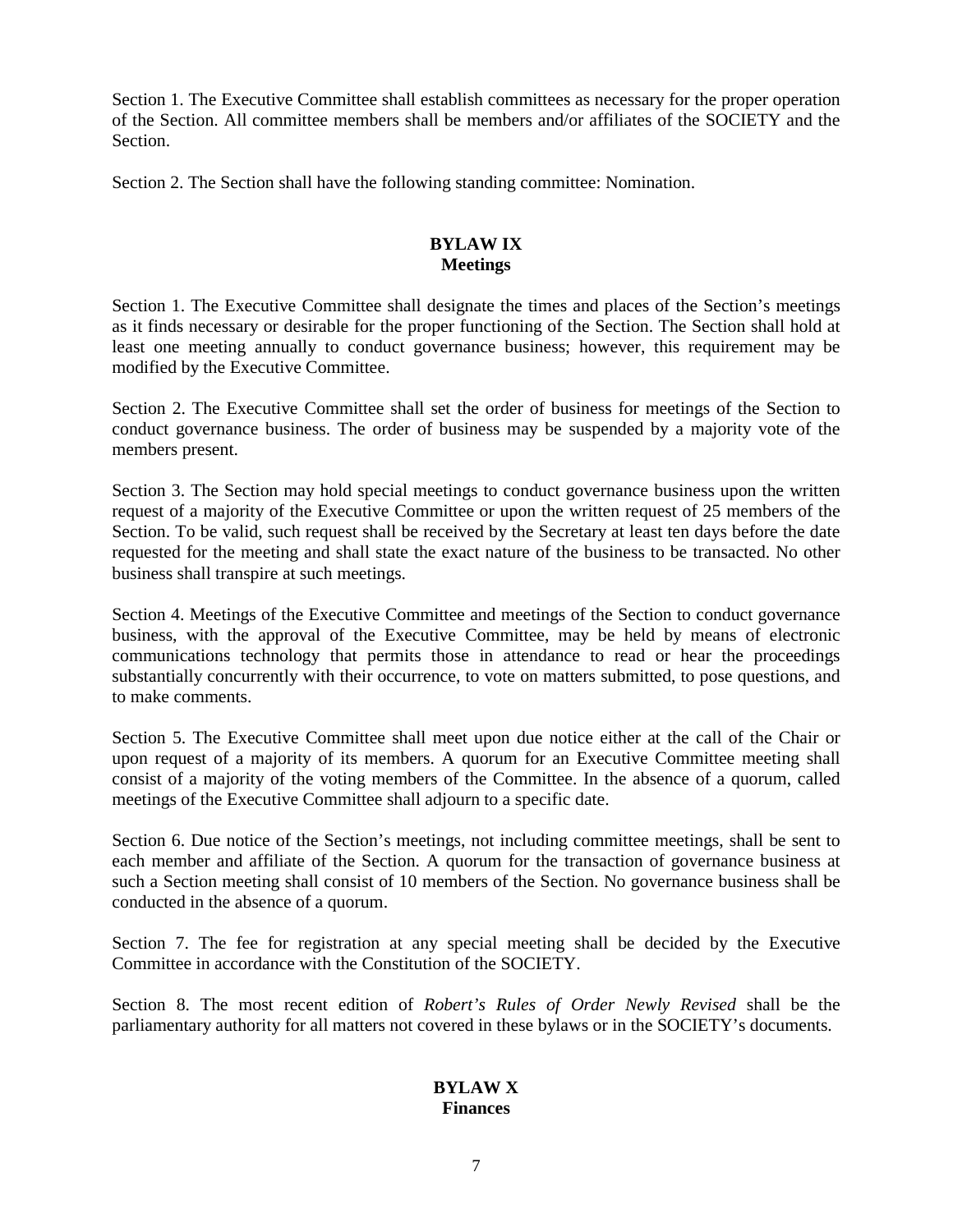Section 1.

- a. Members of the Section may be assessed voluntary Local Section dues in an amount set by the Executive Committee. The Executive Committee shall have the option to waive or discount dues for STUDENT MEMBERS and for others as provided in the SOCIETY's Bylaws for waived or discounted dues.
- b. Society Affiliates shall be assessed annual dues in an amount set by the Executive Committee.
- c. The annual dues of Local Section Affiliates shall be determined by the Executive Committee in accordance with the Constitution and Bylaws of the SOCIETY, and as mentioned elsewhere in these bylaws.

Section 2. The Section may raise or collect funds to be expended for local purposes, and may have the entire management and control of such funds insofar as such management and control shall not conflict with any provision of these bylaws or with the Constitution or Bylaws of the SOCIETY.

Section 3. The Section may receive donations or bequests made to it, and may expend or invest the same on behalf of the Section. Such expenditures or investments shall be made by the Treasurer of the Section upon authorization by the Executive Committee.

Section 4. An annual audit of the books of the Treasurer and of any other transactions regarding the Section's funds shall be conducted by two or more disinterested members or individuals, appointed by the Executive Committee. The audit report shall be submitted to the Executive Committee by January 31.

#### **BYLAW XI Affiliation with Other Technical Organizations**

Section 1. The Section may affiliate with other technical organizations operating within the territory of the Section provided that such affiliation does not contravene the Charter, Constitution, Bylaws, or Regulations of the SOCIETY. Such affiliation must be approved by the Executive Committee of the Section, by confirmation by the Council Committee on Constitution and Bylaws, and in compliance with the specific requirements of the Bylaws of the SOCIETY.

Section 2. The affiliation with the technical organization shall become effective upon authorization by the Executive Committee of the Section, by the Council Committee on Local Section Activities, and by confirmation by the Council Committee on Constitution and Bylaws.

Section 3. The Executive Committee may terminate the affiliation with any technical organization by notifying, in writing, the governing body of the technical organization. The technical organization may terminate the affiliation upon written notice to the Section's Executive Committee. Affiliations shall terminate after five years unless reauthorized by the Executive Committee. The term of each subsequent reauthorization shall not exceed five years.

# **BYLAW XII Amendments**